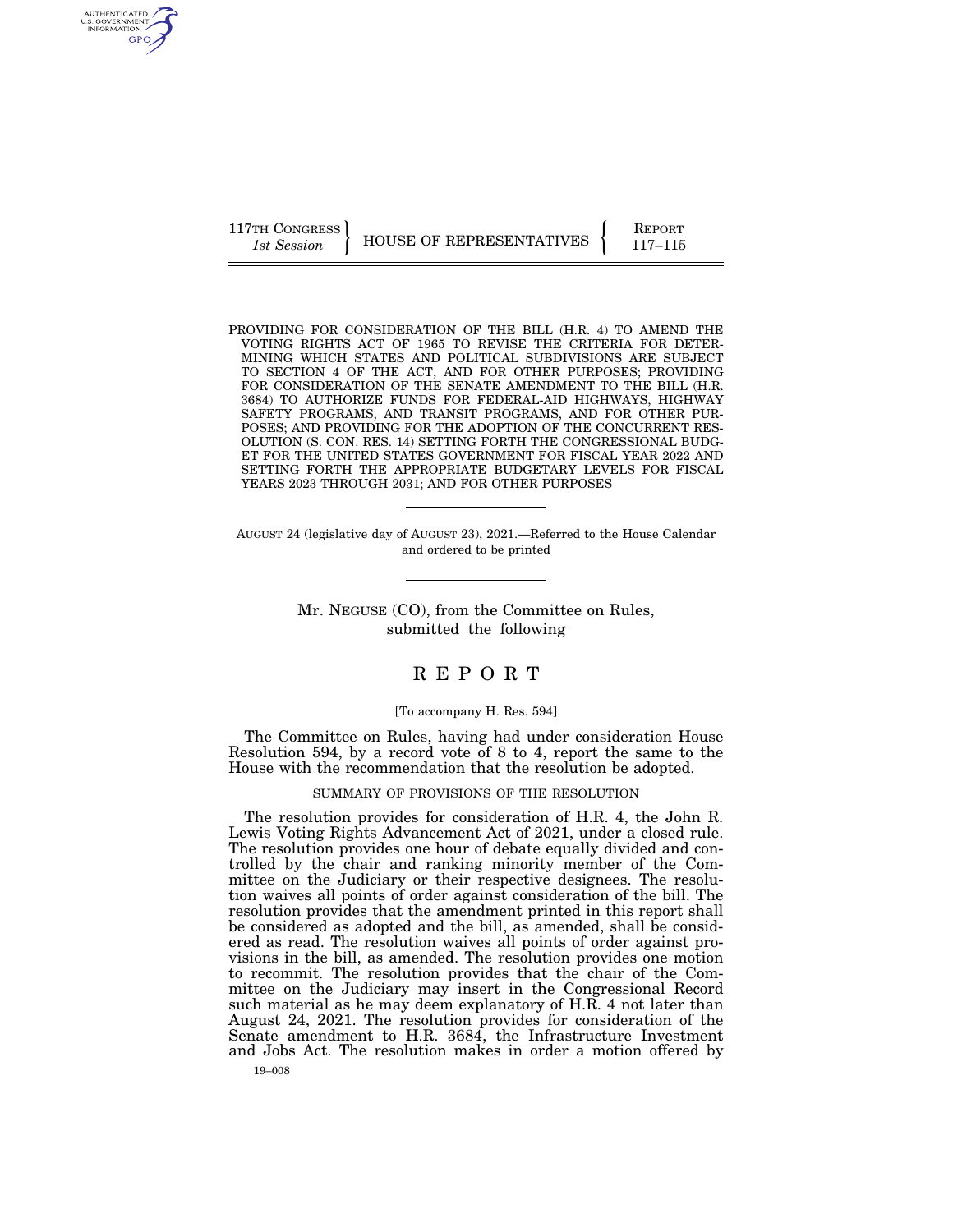the chair of the Committee on Transportation and Infrastructure or his designee that the House concur in the Senate amendment to H.R. 3684. The resolution waives all points of order against consideration of the Senate amendment and the motion. The resolution provides that the Senate amendment and the motion shall be considered as read. The resolution provides one hour of debate on the motion equally divided and controlled by the chair and ranking minority member of the Committee on Transportation and Infrastructure or their designees. The resolution provides that Senate Concurrent Resolution 14 is hereby adopted. The resolution provides that rule XXVIII shall not apply with respect to the adoption by the House of a concurrent resolution on the budget for fiscal year 2022.

#### EXPLANATION OF WAIVERS

The waiver of all points of order against consideration of H.R. 4 includes a waiver of clause 12 of rule XXI, which prohibits consideration of a bill pursuant to a special order of business reported by the Committee on Rules that has not been reported by a committee.

Although the rule waives all points of order against provisions in H.R. 4, as amended, the Committee is not aware of any points of order. The waiver is prophylactic in nature.

The waiver of all points of order against consideration of the motion to concur in the Senate amendment to H.R. 3684 includes waivers of the following:

Clause 4 of rule XXI, which prohibits reporting a bill carrying an appropriation from a committee not having jurisdiction to report an appropriation.

Clause 6 of rule XXII, which provides that a Senate amendment carrying a tax or tariff measure in violation of clause 5(a) of rule XXI may not be agreed to.

#### COMMITTEE VOTES

The results of each record vote on an amendment or motion to report, together with the names of those voting for and against, are printed below:

# *Rules Committee record vote No. 141*

Motion by Mr. Cole to report an open rule for H.R. 4 and the Senate Amendment to H.R. 3684. Defeated: 4–7

| <b>Maiority Members</b> | Vote | <b>Minority Members</b> | Vote |
|-------------------------|------|-------------------------|------|
|                         |      |                         | Yea  |
|                         | Nav  |                         | Yea  |
|                         | Nav  |                         | Yea  |
|                         |      |                         | Yea  |
|                         | Nav  |                         |      |
|                         | Nav  |                         |      |
|                         | Nav  |                         |      |
|                         | Nav  |                         |      |
|                         |      |                         |      |

## *Rules Committee record vote No. 142*

Motion by Mr. Burgess to strike from the rule the section that deems S. Con. Res. 14 and provide for consideration of S. Con. Res.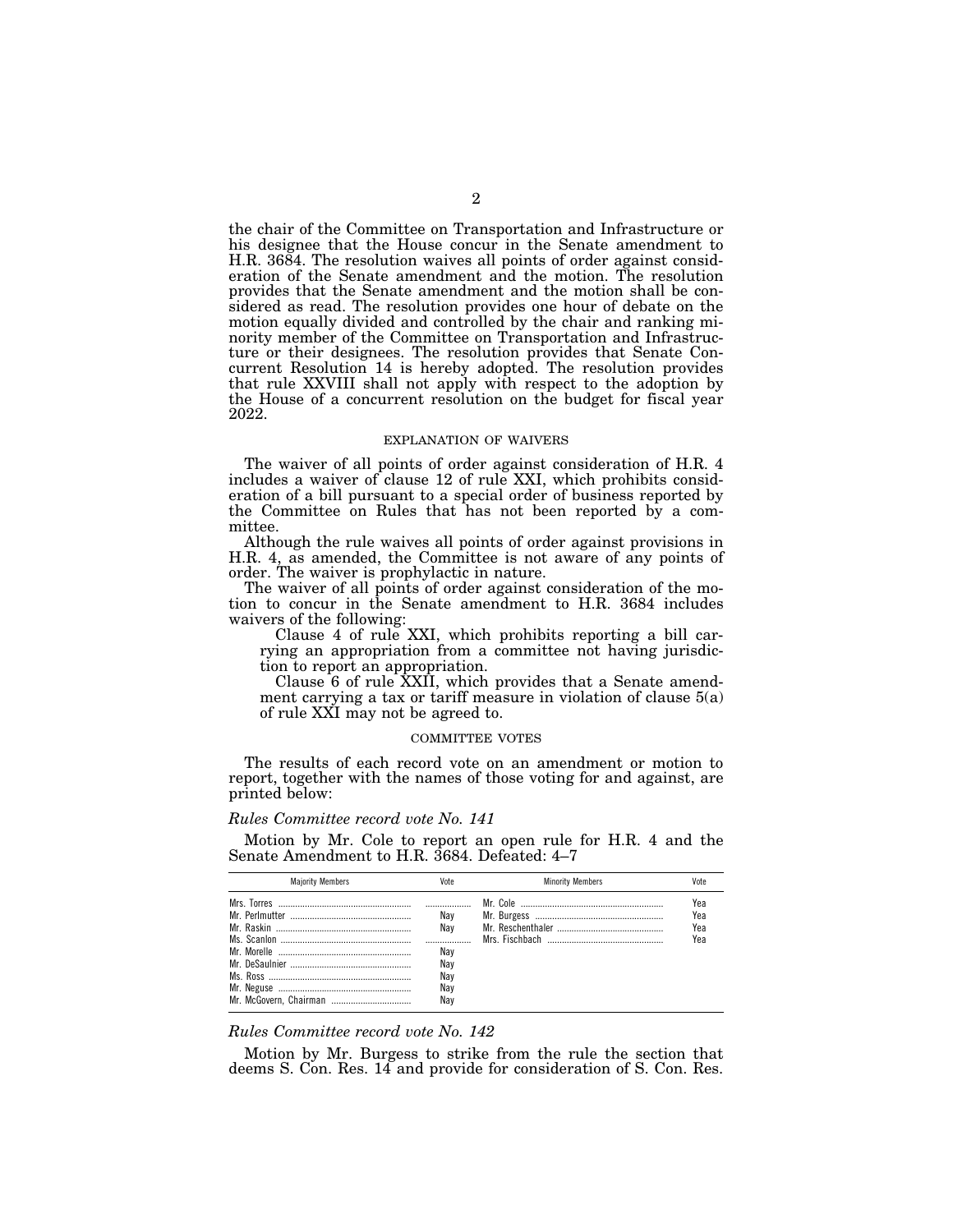14 under a closed rule with 2 hours of debate for the Committee on the Budget and 30 minutes of debate of the Joint Economic Committee with time equally controlled by both the majority and minority. Defeated: 4–8

| <b>Maiority Members</b> | Vote                                                 | <b>Minority Members</b> | Vote                     |
|-------------------------|------------------------------------------------------|-------------------------|--------------------------|
|                         | Nav<br>Nav<br>Nav<br>Nav<br>Nav<br>Nav<br>Nav<br>Nav |                         | Yea<br>Yea<br>Yea<br>Yea |

### *Rules Committee record vote No. 143*

Motion by Rep. Neguse to report the rule. Adopted: 8–4

| <b>Maiority Members</b> | Vote                                                 | <b>Minority Members</b> | Vote                     |
|-------------------------|------------------------------------------------------|-------------------------|--------------------------|
| Mr. McGovern, Chairman  | Yea<br>Yea<br>Yea<br>Yea<br>Yea<br>Yea<br>Yea<br>Yea |                         | Nay<br>Nav<br>Nav<br>Nav |

SUMMARY OF THE AMENDMENT TO H.R. 4 CONSIDERED AS ADOPTED

1. Nadler (NY): Makes a number of clarifying edits to sections 2, 3, 5, and 10 of the bill as introduced and adds a new provision that establishes an administrative bail-out procedure for political subdivisions to remove themselves quickly from preclearance coverage in appropriate circumstances.

TEXT OF AMENDMENT TO H.R. 4 CONSIDERED AS ADOPTED

Page 3, line 6, strike "or (e)" and insert "or (f)".

Page 3, line 15, insert after "To prevail" the following: "in demonstrating that a representational, districting, or apportionment scheme results in vote dilution''.

Page 3, line 22, strike "generally politically aligned" and insert "politically cohesive".

Page 3, line 24, insert after "protected class" the following: "usually''.

Page 4, line 9, strike ''The extent the history'' and inserting ''The extent of any history''.

Page 4, line 11, insert before the period at the end the following: ''that affected the right of members of the protected class to register, to vote, or otherwise to participate in the political process''.

Page 4, beginning on line 20, strike ''prohibitions against bulletvoting, and majority vote requirements'' and insert ''majority vote requirements, anti-single shot provisions, or other qualifications, prerequisites, standards, practices, or procedures that may enhance the opportunity for discrimination against the members of the protected class''.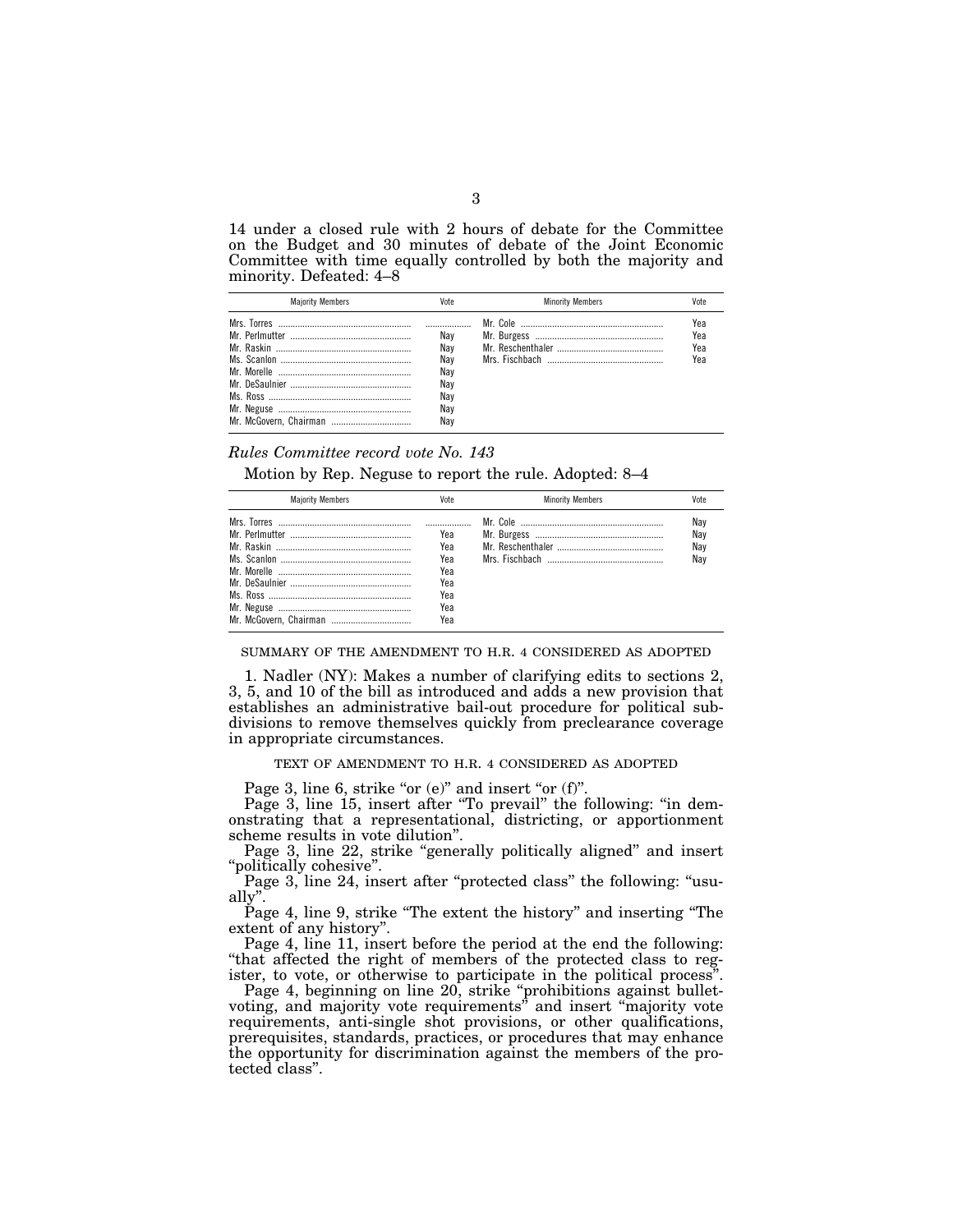Page 5, beginning on line 3, strike "in such areas as education, employment, and health'' and insert '', both public or private, in such areas as education, employment, health, housing, and transportation''.

Page 5, line 20, insert after "the particularized needs of the members of the protected class" the following: ", including a lack of concern for or responsiveness to the requests and proposals of the members of the protected class, except that compliance with a court order may not be considered evidence of responsiveness on the part of the jurisdiction''.

Page 5, line 24, insert after "practice or procedure is tenuous." the following:

''In making this determination, a court shall consider whether the qualification, prerequisite, standard, practice, or procedure in question was designed to advance and materially advances a valid and substantiated State interest.''.

Page 6, strike line 8 and all that follows through line 15, and insert the following:

 $C<sup>(c)</sup>(1)$  A violation of subsection (a) resulting in vote denial or abridgment is established if the challenged qualification, prerequisite, standard, practice, or procedure—

" $(A)$  results or will result in members of a protected class facing greater costs or burdens in participating in the political process than other voters; and''.

Page 6, line 16, strike "difficulty is" and insert "costs or burdens" are''.

Page 6, insert after line 20 the following:

''In determining the existence of a burden for purposes of subparagraph (A), the absolute number or the percent of voters affected or the presence of voters who are not members of a protected class in the affected area shall not be dispositive, and the affected area may be smaller than the jurisdiction to which the qualification, prerequisite, standard, practice, or procedure applies.''.

Page 6, line 23, strike "burden" and insert "result".

Page 6, line 24, strike "a pre-existing burden" and insert "pre-existing burdens or costs''.

Page 7, line 5, insert "extent of any" before "history".

Page 7, line 6, insert before the period at the end the following: ''that affected the right of members of the protected class to register, to vote, or otherwise to participate in the political process''.

Page 7, line 15, strike "may".

Page 7, beginning on line 19, strike ''in areas such as education, employment, and health," and insert ", both public or private, in areas such as education, employment, health, housing, and transportation,''.

Page 8, line 8, insert ", including a lack of concern for or responsiveness to the requests and proposals of the group, except that compliance with a court order may not be considered evidence of responsiveness on the part of the jurisdiction'' before the period at the end.

Page 8, line 12, insert "In making a determination under this clause, a court shall consider whether the qualification, prerequisite, standard, practice, or procedure in question was designed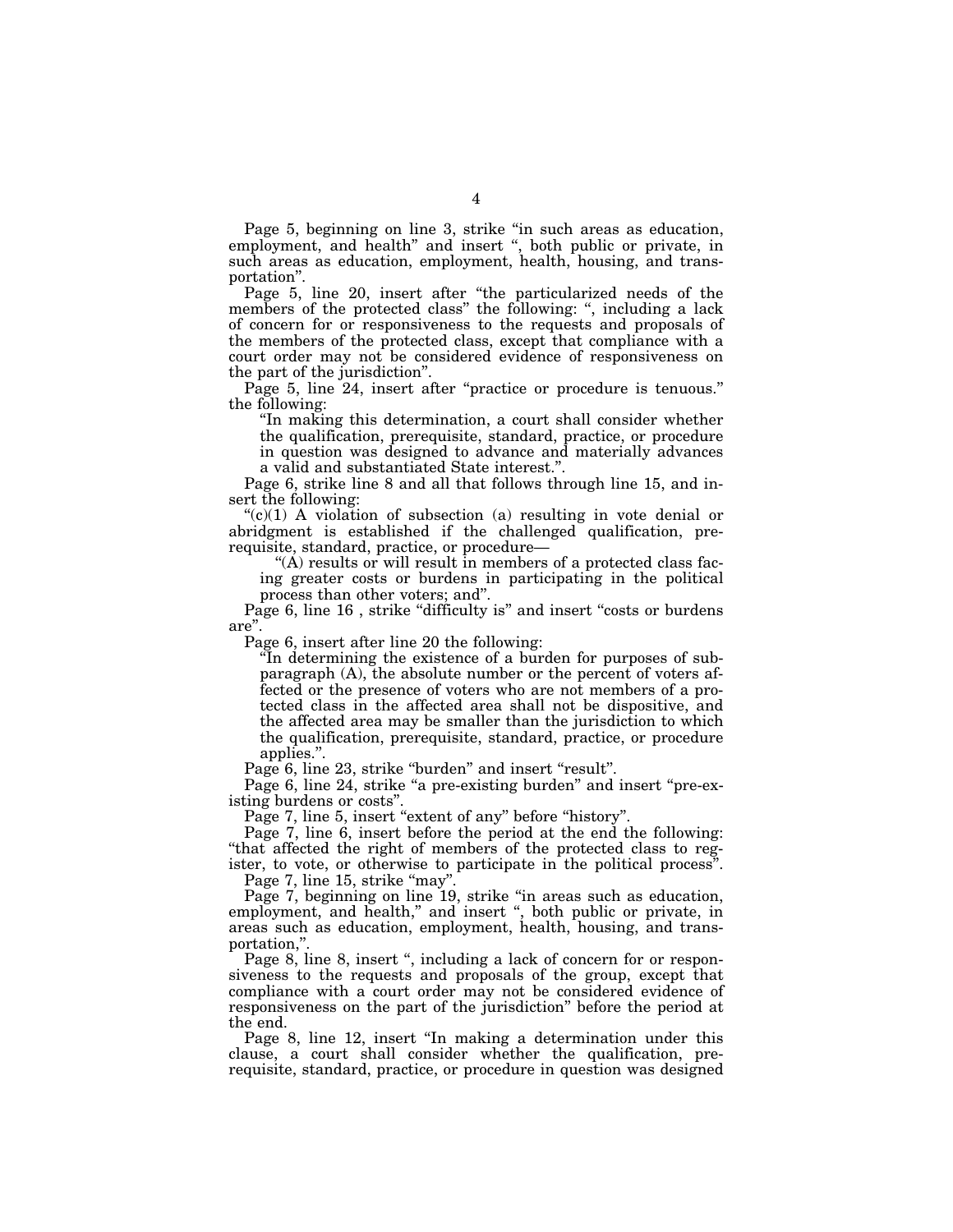to advance and materially advances a valid and substantiated State interest.'' after the period at the end.

Page 9, strike lines 1 through 4 and redesignate succeeding subparagraphs accordingly.

Page 9, line 21, strike " A prophylactic" and all that follows through line 24, and insert the following: ''Unsubstantiated defenses that the qualification, prerequisite, standard, practice, or procedure is necessary to address criminal activity.''.

Page 10, strike lines 1 through 2.

Page 11, line 6, insert after "subsection (b) or (c)." the following:  $(e)$  For purposes of this section, the term 'affected area' means any geographic area, in which members of a protected class are affected by a qualification, prerequisite, standard, practice, or procedure allegedly in violation of this section, within a State (including any Indian lands)."

Page 11, strike line 7 and all that follows through line 20, and insert the following:

#### **SEC. 3. RETROGRESSION.**

Section 2 of the Voting Rights Act of 1965 (52 U.S.C. 10301 et seq.), as amended by section 2 of this Act, is further amended by adding at the end the following:

''(f) A violation of subsection (a) is established when a State or political subdivision enacts or seeks to administer any qualification or prerequisite to voting or standard, practice, or procedure with respect to voting in any election that has the purpose of or will have the effect of diminishing the ability of any citizens of the United States on account of race or color, or in contravention of the guarantees set forth in section  $4(f)(2)$ , to participate in the electoral process or elect their preferred candidates of choice. This subsection applies to any action taken on or after January 1, 2021, by a State or political subdivision to enact or seek to administer any such qualification or prerequisite to voting or standard, practice or procedure.

 $'(g)$  Notwithstanding the provisions of subsection  $(f)$ , final decisions of the United States District Court of the District of Columbia on applications or petitions by States or political subdivisions for preclearance under section 5 of any changes in voting prerequisites, standards, practices, or procedures, supersede the provisions of subsection (f).".

Page 15, line 24, insert "serious" before "question".

Page 18, line 17, insert after "State" the following: "or subdivision''.

Page 22, insert after line 13 the following:

(c) ADMINISTRATIVE BAILOUT.—

(1) IN GENERAL.—Section 4 of the Voting Rights Act of 1965 (52 U.S.C. 10303) is amended by adding at the end the following:

''(g) ADMINISTRATIVE BAILOUT.—

''(1) DETERMINATION OF ELIGIBILITY.—

''(A) IN GENERAL.—After making a determination under subsection  $(b)(1)(A)$  that the provisions of subsection  $(a)$ apply with respect to a State and all political subdivisions within the State, the Attorney General shall determine if any political subdivision of the State is eligible for an exemption under this subsection, and shall publish, in the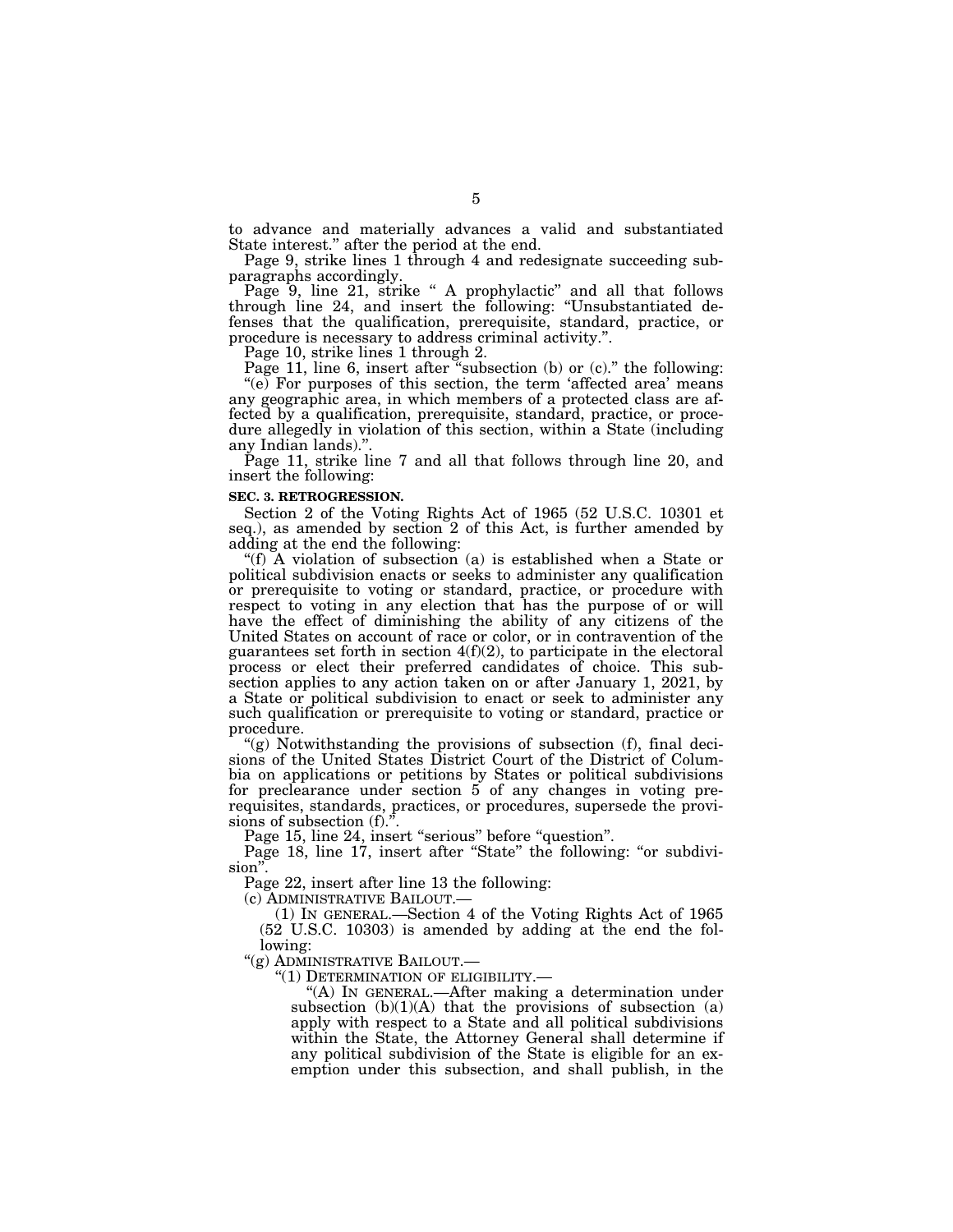Federal Register, a list of all such political subdivisions. Any political subdivision included on such list is not subject to any requirement under section 5 until the date on which any application under this section has been finally disposed of or no such application may be made.

''(B) RULE OF CONSTRUCTION.—Nothing in this subsection may be construed to provide—

''(i) that the determinations made pursuant to the creation of the list shall have any binding or preclusive effect; or

''(ii) that inclusion on the list—

''(I) constitutes a final determination by the Attorney General that the listee is eligible for an exemption pursuant to this subsection or that, in the case of the listee, the provisions of subparagraphs (A) through  $(F)$  of subsection  $(a)(1)$  are satisfied; or

''(II) entitles the listee to any exemption pursuant to this subsection.

"(2) ELIGIBILITY.—A political subdivision that submits an application under paragraph (3) shall be eligible for an exemption under this subsection only if, during the ten years preceding the filing of the application, and during the pendency of such application—

"(A) no test or device referred to in subsection  $(a)(1)$  has been used within such political subdivision for the purpose or with the effect of denying or abridging the right to vote on account of race or color or in contravention of the guarantees of subsection (f)(2);

''(B) no final judgment of any court of the United States, other than the denial of declaratory judgment under this section, has determined that denials or abridgements of the right to vote on account of race or color have occurred anywhere in the territory of such political subdivision or that denials or abridgements of the right to vote in contravention of the guarantees of subsection (f)(2) have occurred anywhere in the territory of such subdivision and no consent decree, settlement, or agreement has been entered into resulting in any abandonment of a voting practice challenged on such grounds; and no declaratory judgment under this section shall be entered during the pendency of an action commenced before the filing of an action under this section and alleging such denials or abridgements of the right to vote;

" $(C)$  no Federal examiners or observers under this Act have been assigned to such political subdivision;

''(D) such political subdivision and all governmental units within its territory have complied with section 5 of this Act, including compliance with the requirement that no change covered by section 5 has been enforced without preclearance under section 5, and have repealed all changes covered by section 5 to which the Attorney General has successfully objected or as to which the United States District Court for the District of Columbia has denied a declaratory judgment;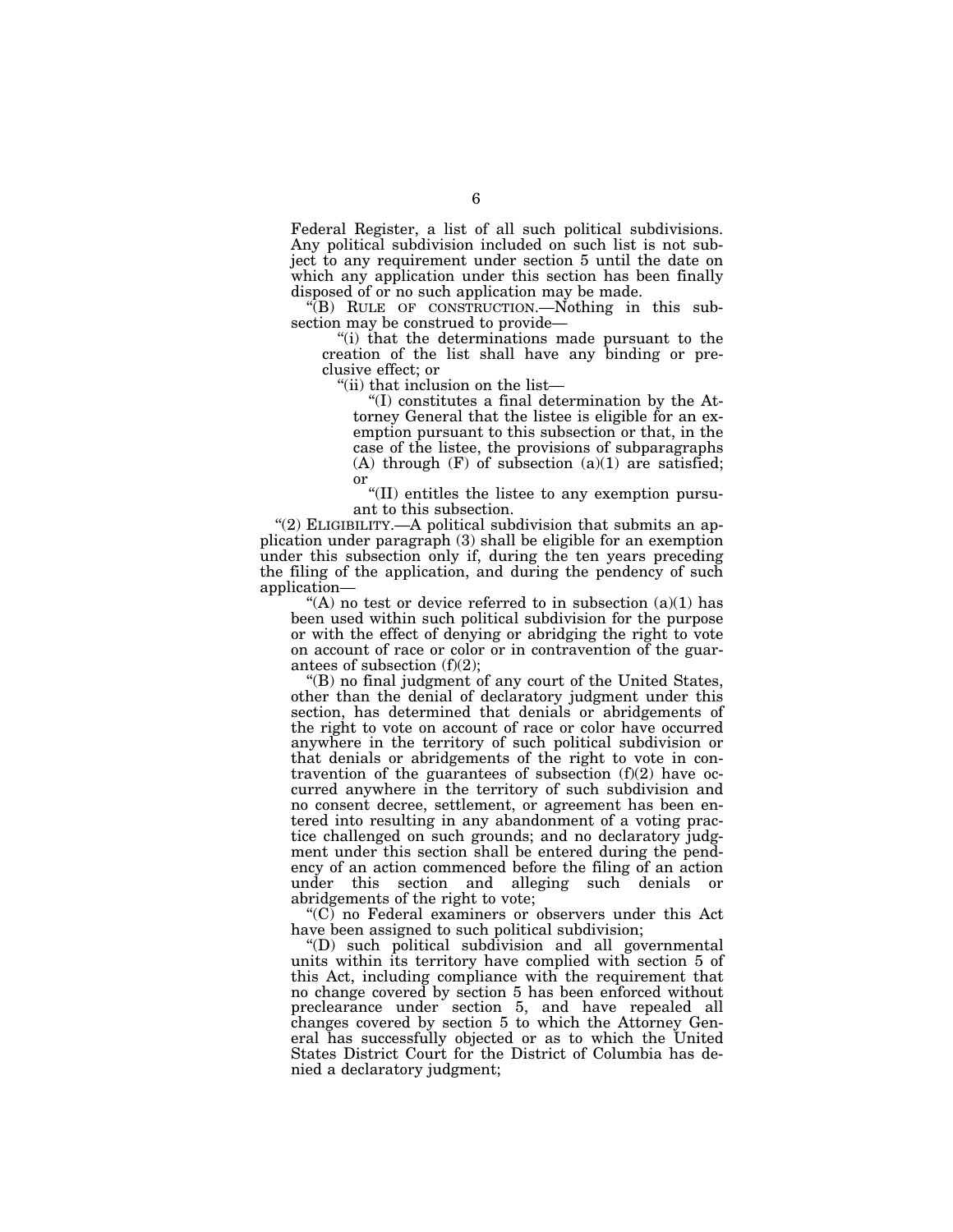$E$ ) the Attorney General has not interposed any objection (that has not been overturned by a final judgment of a court) and no declaratory judgment has been denied under section 5, with respect to any submission by or on behalf of the plaintiff or any governmental unit within its territory under section 5, and no such submissions or declaratory judgment actions are pending; and

''(F) such political subdivision and all governmental units within its territory—

''(i) have eliminated voting procedures and methods of election which inhibit or dilute equal access to the electoral process;

"(ii) have engaged in constructive efforts to eliminate intimidation and harassment of persons exercising rights protected under this Act; and

''(iii) have engaged in other constructive efforts, such as expanded opportunity for convenient registration and voting for every person of voting age and the appointment of minority persons as election officials throughout the jurisdiction and at all stages of the election and registration process.

''(3) APPLICATION PERIOD.—Not later than 90 days after the publication of the list under paragraph (1), a political subdivision included on such list may submit an application, containing such information as the Attorney General may require, for an exemption under this subsection. The Attorney General shall provide notice in the Federal Register of such application.

"(4) COMMENT PERIOD.—During the 90-day period beginning on the date that notice is published under paragraph  $(3)$ , the Attorney General shall give interested persons an opportunity to submit objections to the issuance of an exemption under this subsection to a political subdivision on the basis that the political subdivision is not eligible under paragraph (2) to the Attorney General. During the 1 year period beginning on the effective date of this subsection, such 90-day period shall be extended by an additional 30 days. The Attorney General shall notify the political subdivision of each objection submitted and afford the political subdivision an opportunity to respond.

''(5) DETERMINATION AS TO OBJECTIONS.—In the case of a political subdivision with respect to which an objection has been submitted under paragraph (4), the following shall apply:

''(A) CONSIDERATION OF OBJECTIONS.—The Attorney General shall consider and respond to each such objection (and any response of the political subdivision thereto) during the 60 day period beginning on the day after the comment period under paragraph (4) concludes.

''(B) JUSTIFIED OBJECTIONS.—If the Attorney General determines that any such objection is justified, the Attorney General shall publish notice in the Federal Register denying the application for an exemption under this subsection.

 $\mathbb{F}(C)$  UNJUSTIFIED OBJECTIONS.—If the Attorney General determines that no objection submitted is justified, each person that submitted such an objection may, not later than 90 days after the end of the period established under subparagraph (A), file, in the District Court of the District